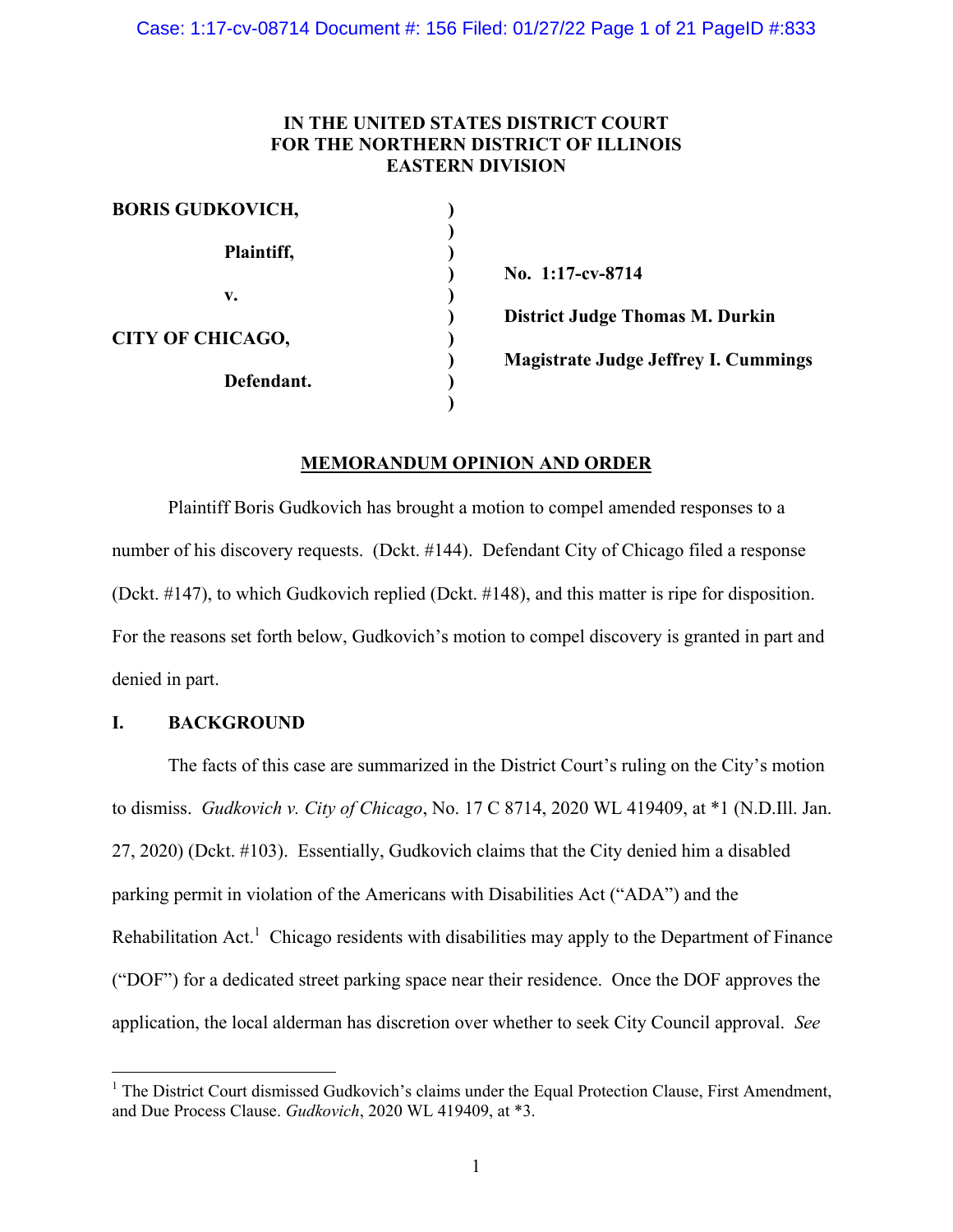#### Case: 1:17-cv-08714 Document #: 156 Filed: 01/27/22 Page 2 of 21 PageID #:834

Municipal Code of Chicago  $\S 9-64-050(c)$ . If both the DOF and the alderman approve, the City Council must pass an ordinance granting the parking permit.

Gudkovich applied for a disabled parking sign to be installed outside of his Chicago home on November 24, 2015. (Dckt. #93 at 20). The application was denied by the DOF on February 2, 2016, on the grounds that there were already several designated spaces on his street and no additional spaces could be accommodated. (*Id.* at 22). On March 10, 2017, the Mayor's Office for People with Disabilities ("MOPD") reaffirmed the denial of Gudkovich's application, noting that "the aldermanic office for the ward in which the application was made contacted MOPD to indicat[e] its opposition to adding any additional disabled residential parking spaces at that address." (Dckt. #93 at 26). Seven months later, however, a different resident on Gudkovich's street had a dedicated space approved. (Dckt. #131 at 9). Gudkovich complained to the office of the Alderman, Harry Osterman ("Osterman"), but he contends the office "refused to address his concerns or provide any information." (*Id.*). In October 2018, Gudkovich filed another application for a disabled parking permit. (*Id.* at 10). This application was recommended for approval by the DOF on December 19, 2018, but the City Council never passed an ordinance approving the permit. (*Id.*).

In this action, Gudkovich claims the City's denial of his parking permit constitutes a violation of the ADA and the Rehabilitation Act. (Dckt. #93). The City asserts the affirmative defense of "unclean hands," among others, arguing that it denied the permit because Gudkovich attempted to bribe staff for the Alderman. (Dckt. #131 at 18). According to a joint status report, the only remaining written discovery involves the issues raised in the instant motion to compel. (Dckt. #154 at 1). Oral discovery has not begun.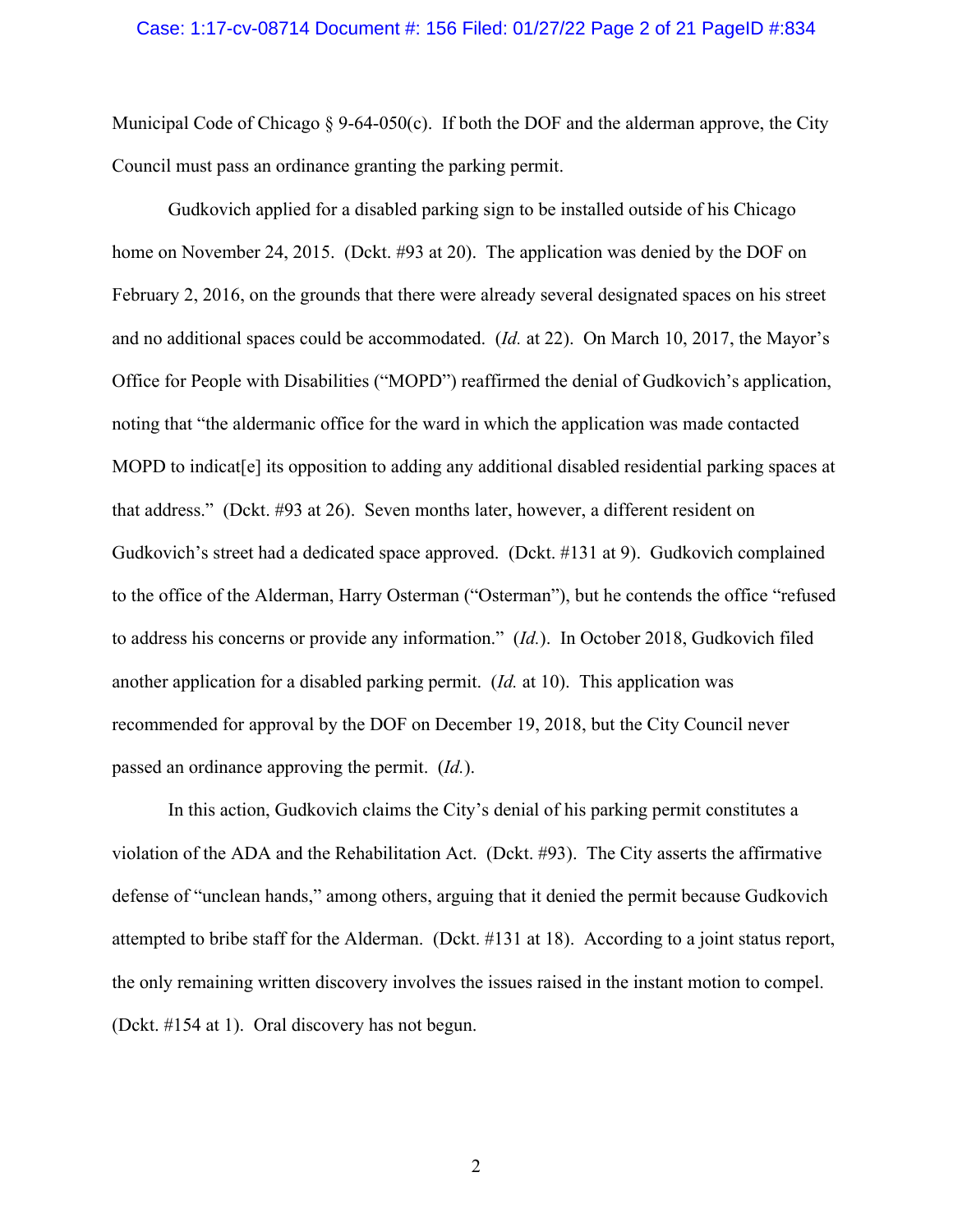## **II. LEGAL STANDARD**

A party may file a motion to compel under Federal Rule of Civil Procedure 37 whenever another party fails to respond to a discovery request or when its response is insufficient. Fed.R.Civ.P. 37(a). Courts have broad discretion in resolving such disputes and do so by adopting a liberal interpretation of the discovery rules. *Chicago Reg. Council of Carpenters Pension Fund v. Celtic Floor Covering, Inc.*, 316 F.Supp.3d 1044, 1046 (N.D.Ill. 2018). Rule 26 provides that the "[p]arties may obtain discovery regarding any nonprivileged matter that is relevant to any party's claim or defense." Fed.R.Civ.P. 26(b)(1); *see Motorola Sols., Inc. v. Hytera Commc'ns Corp.*, 365 F.Supp.3d 916, 924 (N.D.Ill. 2019) ("Relevance focuses on the claims and defenses in the case, not its general subject matter."). Discoverable information is not limited to evidence admissible at trial. Fed.R.Civ.P. 26(b)(1).

## **III. ANALYSIS**

Gudkovich asserts that the City has failed to adequately respond to eleven document production requests and two interrogatories. He also moves to compel the production of sixteen emails, which the City claims are protected under the deliberative process privilege. The Court will address each contested discovery request in turn.<sup>2</sup>

# **A. The City must respond to Document Production Request No. 5.**

**Request No. 5:** All documents referring or relating to Plaintiff that are in the possession, custody, or control of City Alderman Harry Osterman, including but not limited to any documents associated with Plaintiff's requests for a disabled parking permit. This request includes any communications by Alderman Osterman to any City office or staff relating to Plaintiff generally or his applications for a disabled permit specifically.

<sup>&</sup>lt;sup>2</sup> The Court acknowledges the City's position that because Gudkovich failed to engage in discovery negotiations as required under Rule 37, several of his motions to compel are premature. Gudkovich, however, disputed the City's position on this matter in his reply. The Court appreciates the City's willingness to provide substantive responses despite its procedural objection and, in the interest of expediency, the Court will proceed to rule on the substance of Gudkovich's motion.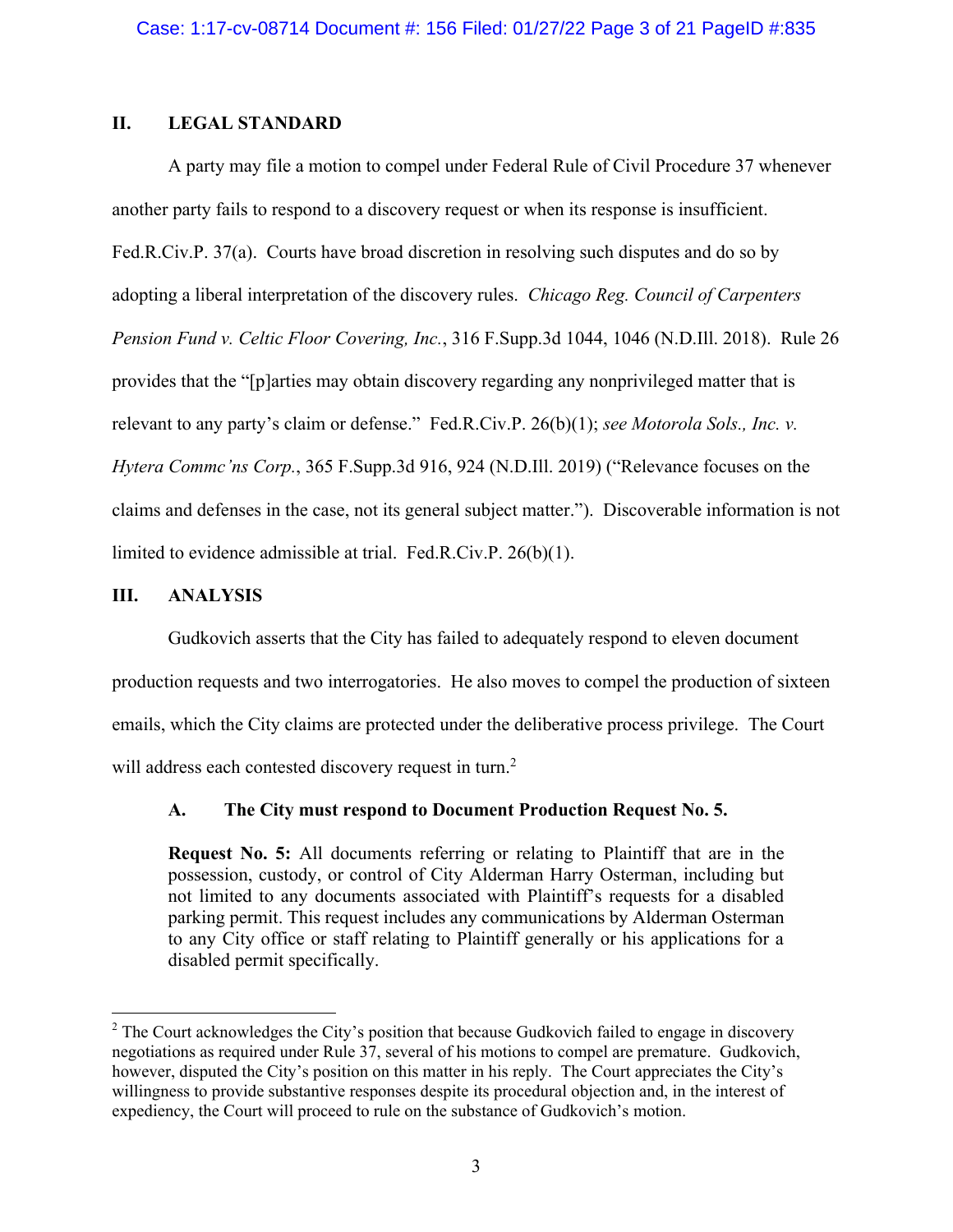#### Case: 1:17-cv-08714 Document #: 156 Filed: 01/27/22 Page 4 of 21 PageID #:836

The City initially objected to this request. (Dckt. #147 at 3). However, at a May 3, 2021 meet and confer, defense counsel informed Gudkovich that a search had been conducted of Osterman's work email account from October 1, 2015, to present and that "no documents from that account are being withheld." (*Id.* at 2). At that same meeting, the parties agreed the City would conduct an additional "Citywide" search for "Gudkovich" from January 1, 2015, to present. (*Id.* at 4). That search has been completed and the City affirmed that it plans to review and produce any non-privileged documents that are responsive to Request No. 5 in due course. (*Id.*). The City maintains that a request for documents from earlier than 2015 is overbroad and "extremely unlikely to uncover any relevant information." (*Id.*). In his reply, Gudkovich does not argue otherwise.

It appears, then, that the parties are in agreement as to Request No. 5 and Gudkovich simply seeks a firm deadline for disclosure. The Court therefore orders the City to produce any documents referring or relating to Gudkovich that were uncovered in its recent "Citywide" database search by February 9, 2022, to the extent that they have not been produced already. The City must also provide a sworn certification attesting to the methodology used to conduct the search by the same date and to its production of documents turned up in the search. *See, e.g., Hansen v. Country Mut. Ins. Co.,* No. 18 CV 244, 2020 WL 5763588, at \*3 (N.D.Ill. Sept. 28, 2020) (ordering certification of compliance with discovery order) (citing cases). Should the City determine that materials are privileged during its review, it must describe them in a privilege log (consistent with this Court's website and Federal Rule of Civil Procedure  $26(b)(5)$ ) by the same date.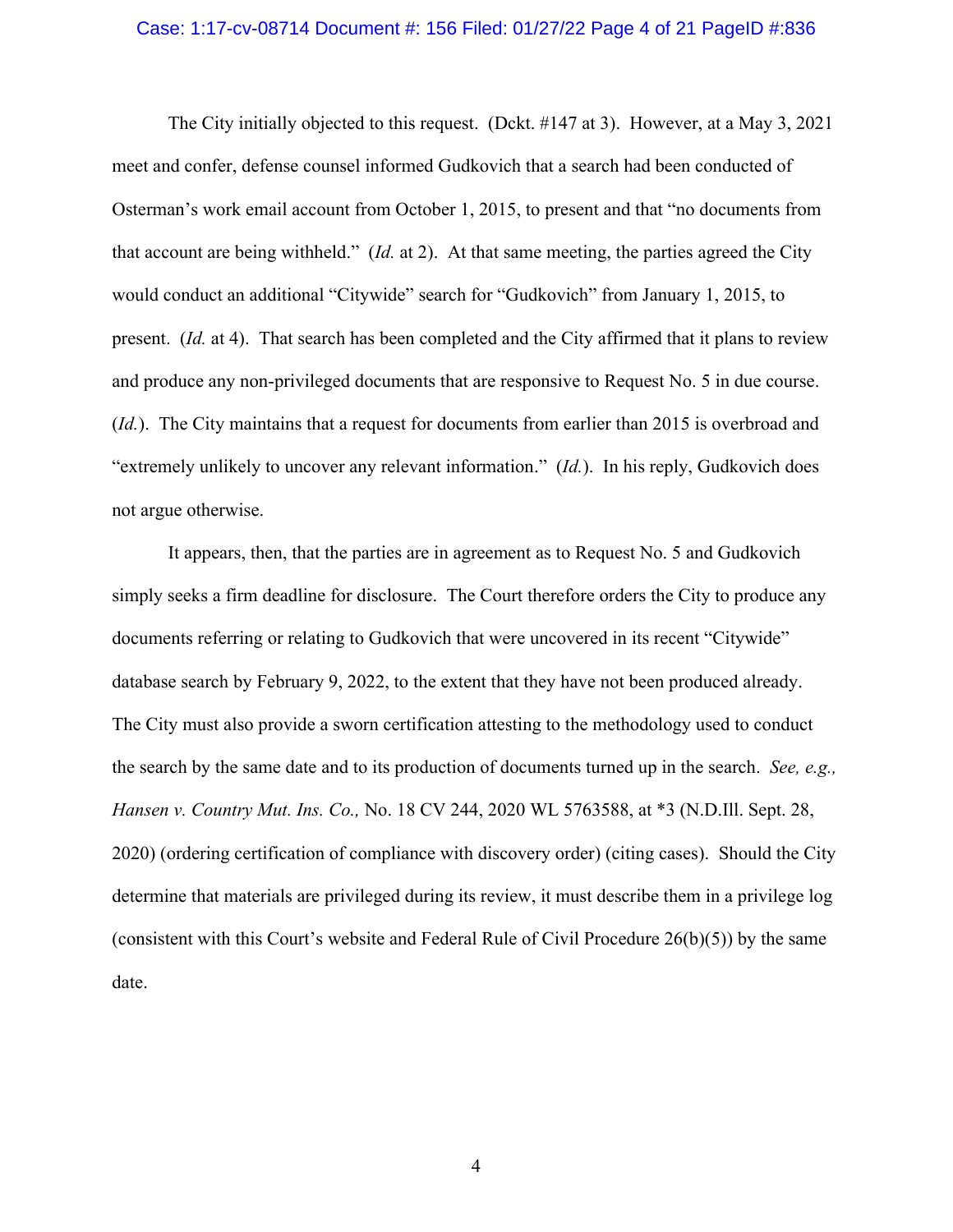### **B. Although Request for Production No. 23 is overbroad and objectionable, Request for Production No. 24 is appropriate and the City must respond.**

**Request No. 23:** All documents supporting or contradicting the City's answers to the allegations set forth in Plaintiff's complaint.

**Request No. 24:** All documents supporting or contradicting each of the City's affirmative defenses.

The City objects to these requests on the grounds that (1) requests for documents that support or contradict certain positions improperly require counsel to conduct a legal analysis to determine whether documents are responsive; and (2) seeking all documents in existence that may support or contradict the City's answers or affirmative defenses is overbroad and unduly burdensome. (Dckt. #147 at 3). The Court agrees in part.<sup>3</sup>

By seeking all documents relevant to the City's answers, Request No. 23 is similar to socalled "blockbuster interrogatories," which require a responding party to identify every fact supporting the allegations of its answer and affirmative defenses. Courts typically find such interrogatories to be overly broad and unduly burdensome on their face. *Hiskett v. Wal-Mart Stores, Inc.*, 180 F.R.D. 403, 404-05 (D.Kan. 1998). "[T]he same concerns apply with equal force to requests for production that encompass every allegation or affirmative defense set forth in a party's pleading." *Lillard v. University of Louisville*, No. 3:11-CV-554-JGH, 2014 WL 12725816, at \*7 (W.D.K.Y. Apr. 7, 2014). While parties are permitted to request categories of documents that relate to specified pertinent matters, *Dasuka v. Green Bay Packaging, Inc.*, 291 F.R.D. 251, 261 (E.D.Wisc. 2013), the designation must be sufficiently clear so that a person of ordinary intelligence is able to understand what documents are required and the court may discern whether the requested documents have been produced, 8B Wright, Miller & Marcus,

 $3$  The City's first objection – that responding to this request would require legal analysis – is without merit. A request for documents that support *or* contradict a party's position is essentially a request for all documents relevant to that position.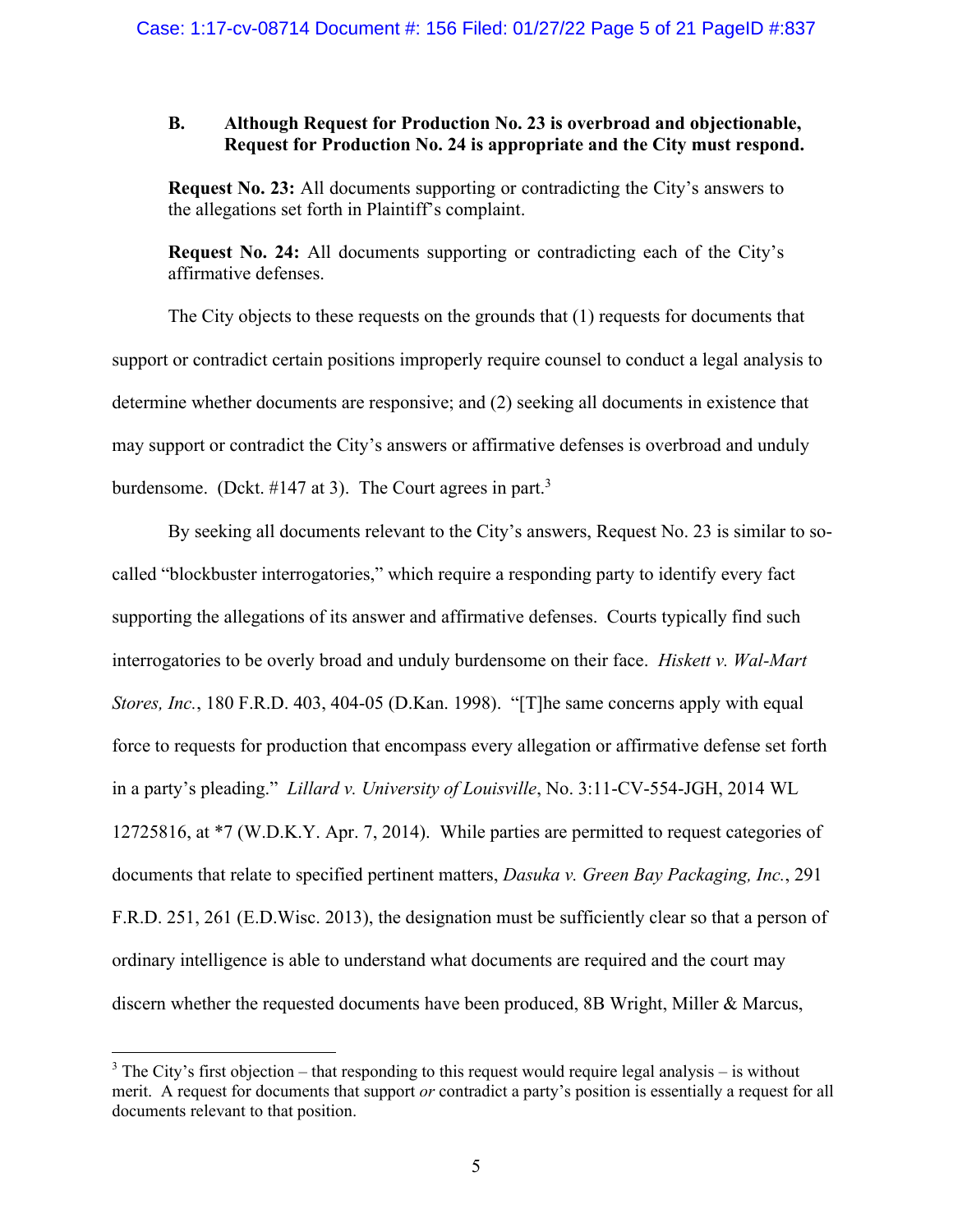#### Case: 1:17-cv-08714 Document #: 156 Filed: 01/27/22 Page 6 of 21 PageID #:838

Federal Practice and Procedure §2211 at 173 (2010). Request No. 23 is too broad to meet either test. *See Builders Ass'n of Greater Chicago v. City of Chicago*, No. 96 C 1122, 2001 WL 1002480, at \*7 (N.D.Ill. Aug. 30, 2001) (finding a request for all documents "related to" the current lawsuit to be "grossly overbroad").

On the other hand, the more succinctly worded Request No. 24 – which seeks all documents relevant to the City's *affirmative defenses* – is permissible. In fact, the City should have already identified these documents under the Court's Mandatory Initial Discovery Pilot Project ("MIDP"), which the parties were required to participate in. (Dckt. #6). In particular, Request No. 3 in the MIDP standing order requires parties to list "the documents . . . known by you to exist, whether or not in your possession, custody or control, that you believe may be relevant to any party's claims or defenses." Accordingly, the City should have already identified the documents sought under Request No. 24 and it should not be unduly burdensome to produce them, to the extent they have not been produced already and are not privileged, on or before February 9, 2022.

## **C. Discovery of City-issued parking permits and applications other than Gudkovich's must be limited to disabled parking permit applications where applicants were accused or found guilty of misconduct in connection with the application process.**

The City has asserted the affirmative defense of "unclean hands," arguing that Gudkovich's claims are barred because he attempted to bribe the Alderman's chief of staff to secure a disabled parking permit. (Dckt. #131 at 18). Gudkovich's discovery requests 14 through 21 were issued in response to that defense and essentially seek to determine whether the City has denied any other individuals parking permits based on criminal allegations or convictions. According to Gudkovich, "while the City claims that it has precluded Mr. Gudkovich's request for a parking permit based on allegations of attempted bribery, this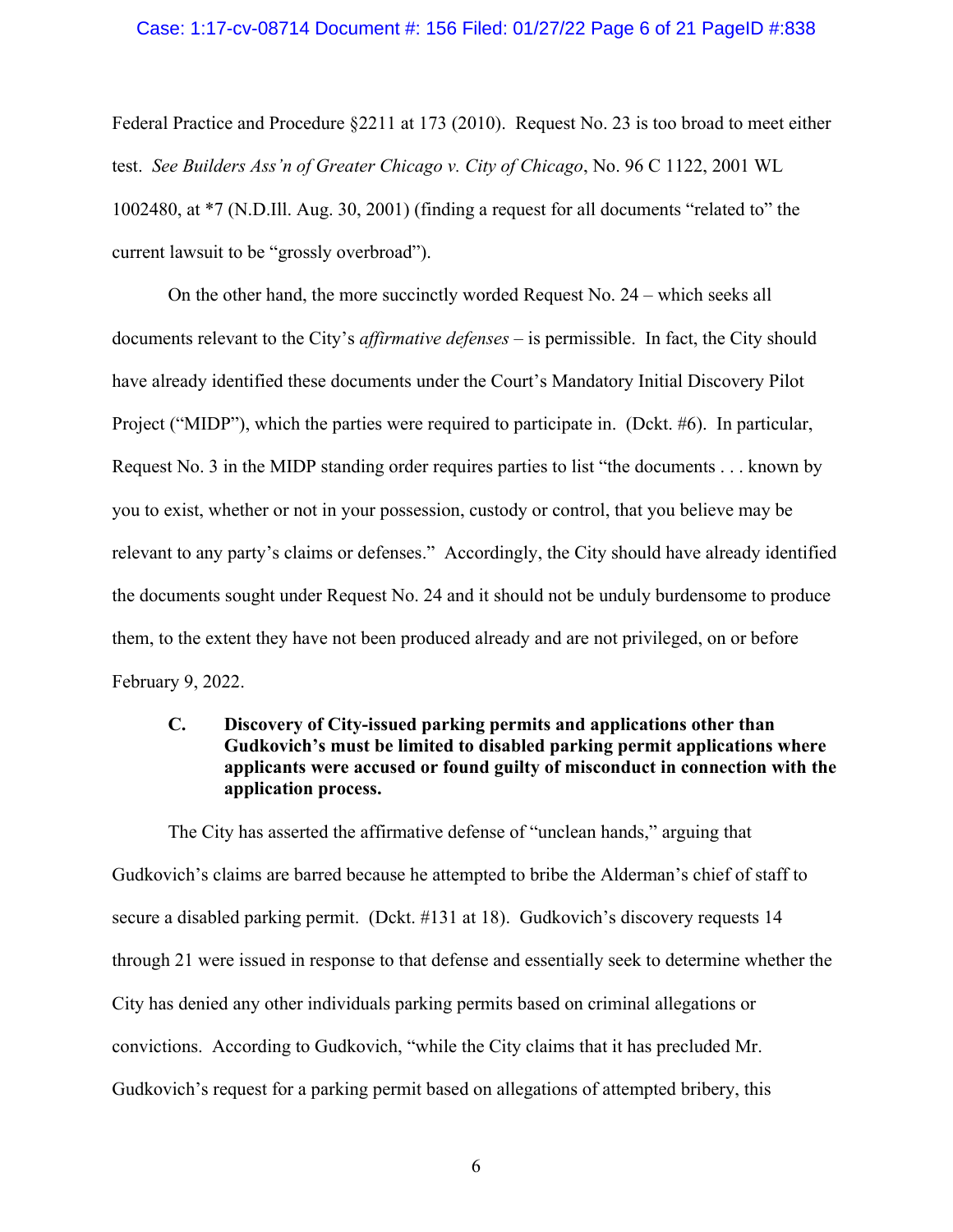#### Case: 1:17-cv-08714 Document #: 156 Filed: 01/27/22 Page 7 of 21 PageID #:839

requested discovery will show that the City has not (and does not) use this [as] a basis for denying access to disabled persons." (Dckt. #144 at 8). The City's predominant objections to these requests are that they are overbroad and not proportional to the needs of the case.

"While the federal discovery rules have an expansive reach, they are not without limits, and relevancy is perhaps the most important of those constraints." *BankDirect Cap. Fin., LLC v. Cap. Premium Fin., Inc.*, No. 15 C 10340, 2018 WL 946396, at \*4 (N.D.Ill. Feb. 20, 2018). As noted above, for discovery to be relevant, it must be related to the claims or defenses at issue in a case, rather than "its general subject matter." *Motorola Sols., Inc.*, 365 F.Supp.3d at 924. Before addressing these overbreadth objections, then, the Court will outline the parties' positions.

First, to prevail on his ADA and Rehabilitation Act claims, Gudkovich must prove that (1) he is a qualified individual with a disability, (2) he was denied the benefits of a public entity, and (3) the denial was on account of his disability. (Dckt. #103 at 6 & n.12); *Love v. Westville Corr. Ctr.*, 103 F.3d 558, 560 (7th Cir. 1996). To satisfy the third element, Gudkovich must allege that either  $(1)$  the City intentionally acted on the basis of the disability;  $(2)$  the City refused to provide a reasonable modification; or (3) the City's rule disproportionally impacts disabled people. *Wis. Cmty. Servs., Inc. v. City of Milwaukee*, 465 F.3d 737, 753 (7th Cir. 2006). Notably, the benefit Gudkovich alleges he has been denied is not the parking permit itself, but access to public street parking more generally. (Dckt. #103 at 7). The parking permit would be an accommodation or modification that would allow him to access that benefit. Whether the City's denial of that accommodation was reasonable is the question the parties seek to answer through discovery. (*Id.*)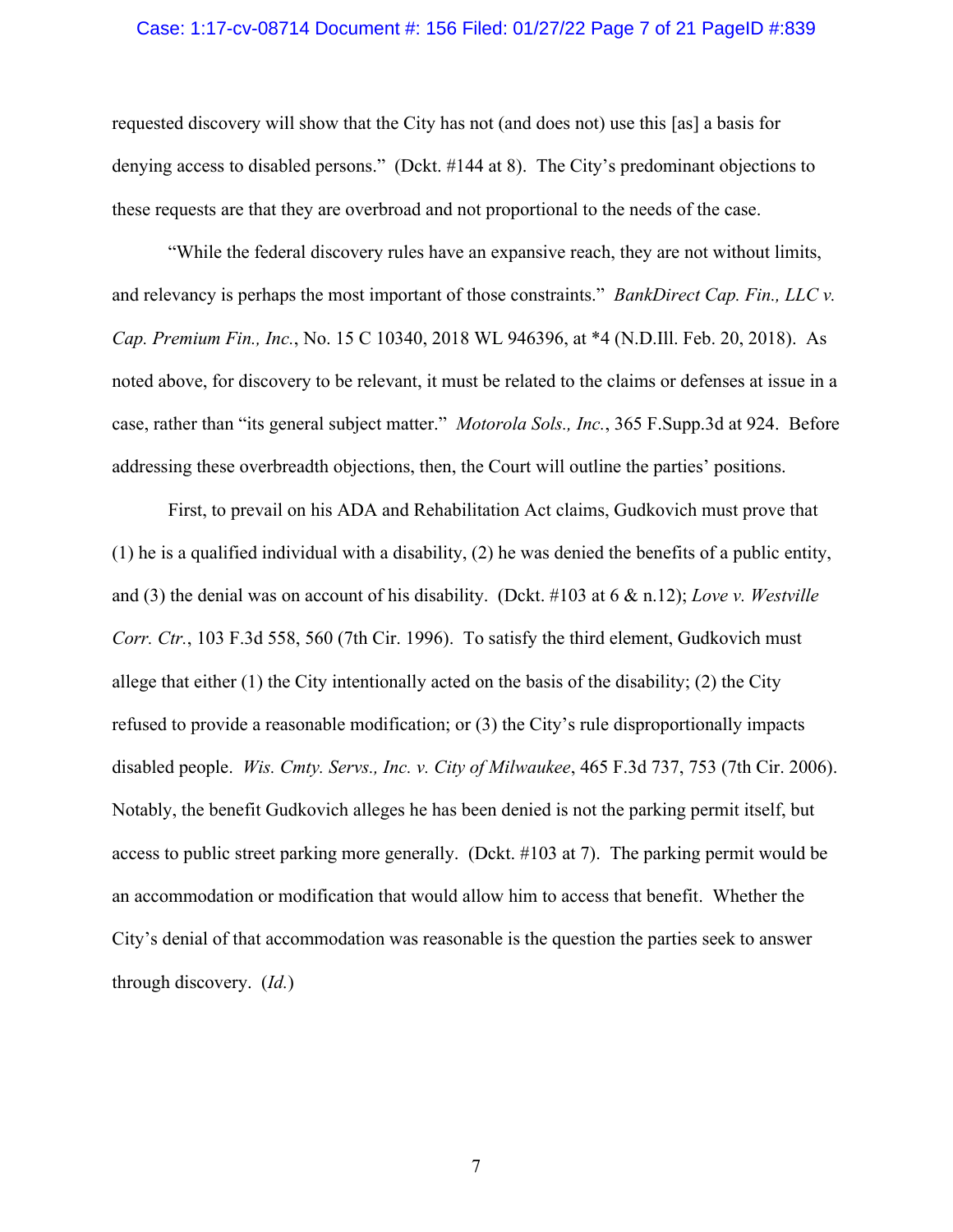### Case: 1:17-cv-08714 Document #: 156 Filed: 01/27/22 Page 8 of 21 PageID #:840

Because the requests at issue are specifically directed at the City's unclean hands defense, it is important to understand exactly what the City asserts, as summarized in its response to Gudkovich's motion to strike the City's answer:

[T]he City does not argue that those accused of a crime are not covered by the ADA or the Rehabilitation Act. [. . .] On the contrary, the City contends that such serious misconduct as offering a bribe *in connection with* seeking public benefits should bar an ADA and a Rehabilitation Act claim for those benefits, or at a minimum limit the remedies available to a court intervening in the matter.

(Dckt. #134 at 4-5) (emphasis in original).

Although the burden is on the responding party to show why a particular discovery request is improper, *Kodish v. Oakbrook Terrace Fire Prot.*, 235 F.R.D. 447, 450 (N.D.Ill. 2006), "when the discovery request is overly broad, or relevancy is not apparent, the requesting party must establish relevancy," *Hills v. AT&T Mobility Services, LLC*, No. 3:17-CV-556-JD-MGG, 2021 WL 3088629, at \*4 (N.D.Ind. July 22, 2021); *see also Greenbank v. Great Am. Assurance Co.*, No. 3:18-cv-00239-SEB-MPB, 2019 WL 6522885, at \*3 (S.D.Ind. Dec. 4. 2019) ("A party moving to compel production carries the initial burden of establishing, *with specificity*, that the requested documents are relevant."). With regard to Requests 14 through 21, Gudkovich largely fails to meet that burden. The Court will address each contested request in turn:

### **1. The City must respond to Request for Production No. 14, as limited by the Court.**

**Request No. 14.** Documents sufficient to show all disabled parking permits that have been denied by the City for the period from September 2016 to date, including the names of those applicants who had such permit requests denied.

The City argues that this request is (1) impermissibly vague because "denied by the City" could encompass applications denied only by the DOF, denied by the DOF and then affirmed by the MOPD, approved by DOF but not granted an ordinance introduction by the Alderman, or denied by City Council; (2) unduly burdensome where more than 5,000 permit denial appeals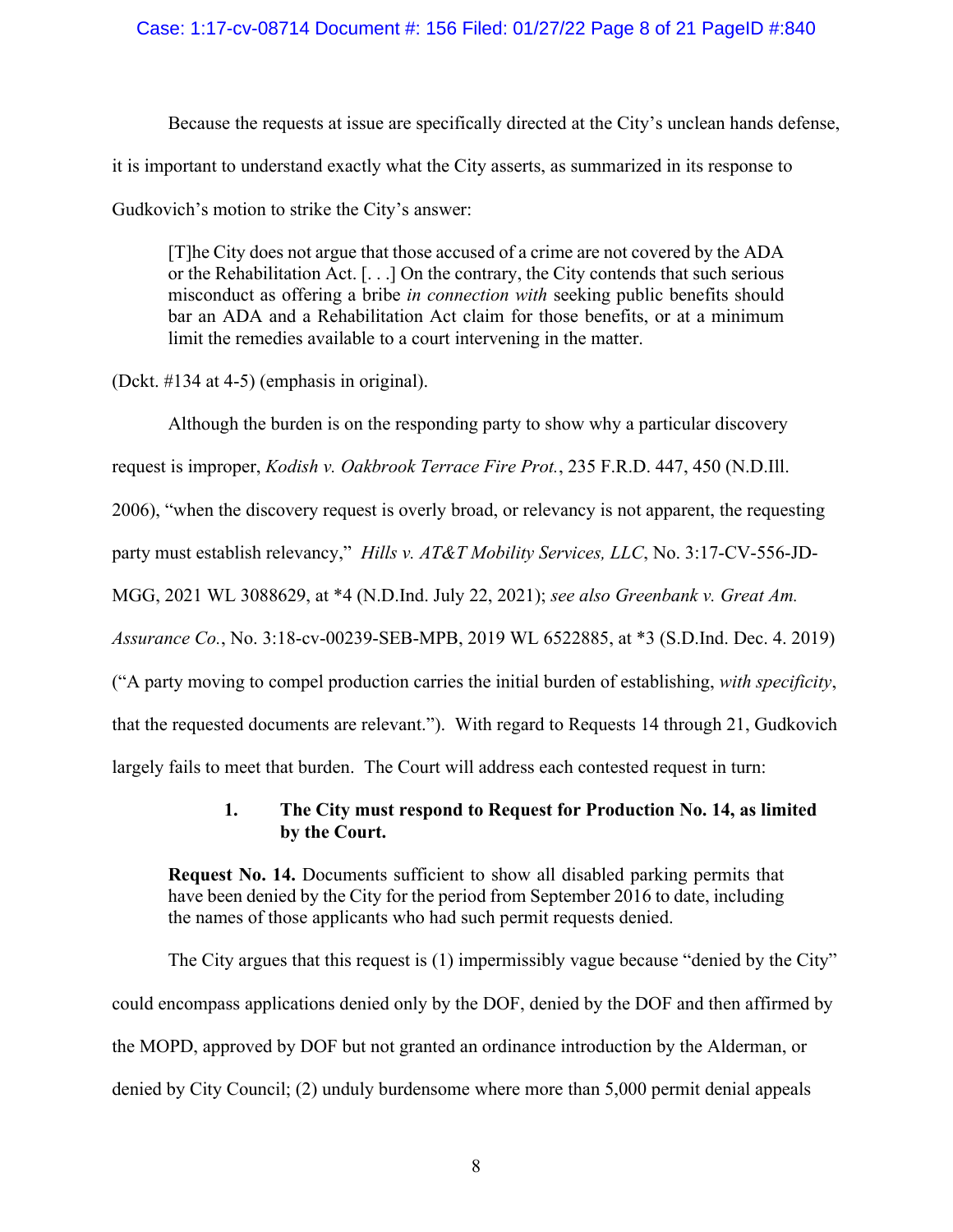#### Case: 1:17-cv-08714 Document #: 156 Filed: 01/27/22 Page 9 of 21 PageID #:841

were received by the MOPD from September 2016 to present (and this number does not account for the applicants who decided not to appeal); and (3) not proportional to the needs of the case where Gudkovich's equal protection claim has been dismissed. (Dckt. #147 4-5). Gudkovich did not reply to these objections specifically, and thus failed to clarify which type of denials he seeks. Even if he had narrowed the request to include only those denials that were appealed to the MOPD, however, the request would be overbroad. By his own admission, Gudkovich seeks to establish that the City does not use *allegations of attempted bribery* as a basis for denying permits to disabled people. As currently worded, Request No. 14 would stretch far beyond this scope.

Nonetheless, the Court in its discretion orders the City to supplement its response to Request No. 14 on or before February 23, 2022, to include documents sufficient to identify all disabled parking permits that have been denied based on an applicant being accused or found guilty of misconduct *in connection with his or her application*. *See Gile v. United Airlines, Inc.*, 95 F.3d 492, 496 (7th Cir. 1996) ("[A] district court is not limited to either compelling or not compelling a discovery request; in making its ruling, a district court should independently determine the proper course of discovery based upon the arguments of the parties."). This order applies to any denials that were appealed to the MOPD between September 2016 and the date of this order (regardless of whether the MOPD overturned the denial). "Misconduct" includes bribery, attempted bribery, and other arguably illegal acts related to the application process (such as threats, fraud, etc.).

Although the City estimates that more than 5,000 disabled parking permits have been denied and appealed to the MOPD since September 2016, it should not be overly burdensome for the City to comply with this request as narrowed. Unlike with multiple other requests discussed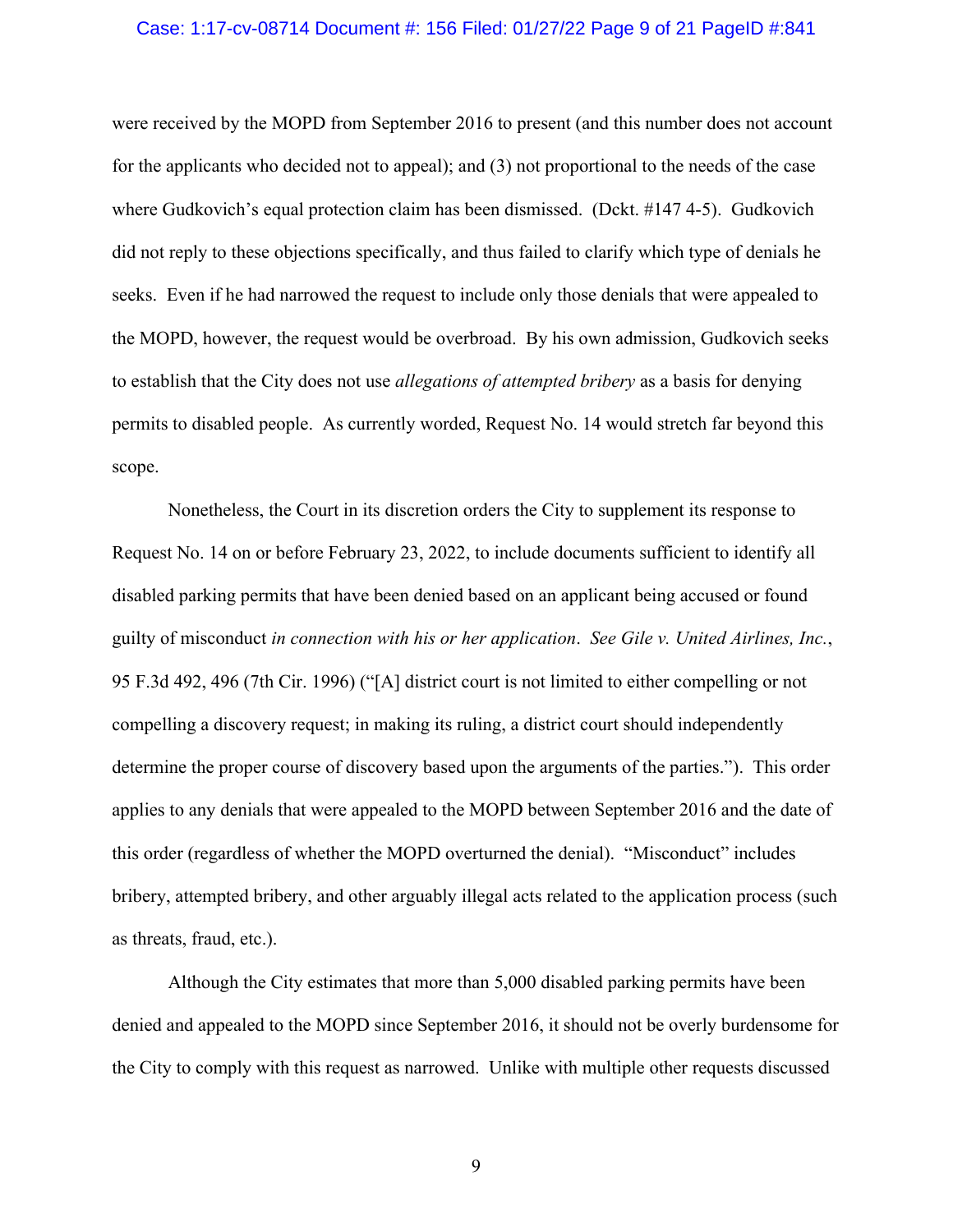### Case: 1:17-cv-08714 Document #: 156 Filed: 01/27/22 Page 10 of 21 PageID #:842

below, the City unquestionably has knowledge of any applicant who is accused of or committed misconduct in connection with his or her application when the City denied the application for that very reason. Moreover, the Court presumes that the City keeps track of why it denies applications for disability parking permits. Finally, because the City argues that its denial was reasonable given Gudkovich's misconduct with regard to this application process, the amended request is appropriately tailored. Indeed, evidence as to whether and why other applicants have been similarly denied is highly relevant to the City's unclean hands defense and the overarching question of whether its denial of Gudkovich's application was reasonable.

### **2. The City need not respond to Requests for Production Nos. 15 and 16.**

**Request No. 15.** Documents sufficient to show all disabled parking permits that have been issued by the City to all individuals who have been convicted of misdemeanors from September 2016 to date, including the names of those individuals.

**Request No. 16.** Documents sufficient to show all disabled parking permits that have been issued by the City to all individuals who have been convicted of felonies from September 2016 to date, including the names of those individuals.

Through these requests, Gudkovich seeks to establish that the City does not consider prior criminal convictions when evaluating an individual's disabled parking permit application. However, the City has never suggested that it does. In fact, it repeatedly notes that parking permit applicants are *not* asked to disclose prior convictions. (Dckt. #147 at 6). The only way the Alderman reviewing an application would know about the applicant's criminal history is if "the applicant proactively disclosed such details." (*Id.*). To answer these discovery requests, then, the City would be forced to conduct a background check on every person issued a parking permit since September 2016 to acquire information that is, apparently, largely irrelevant to the application process.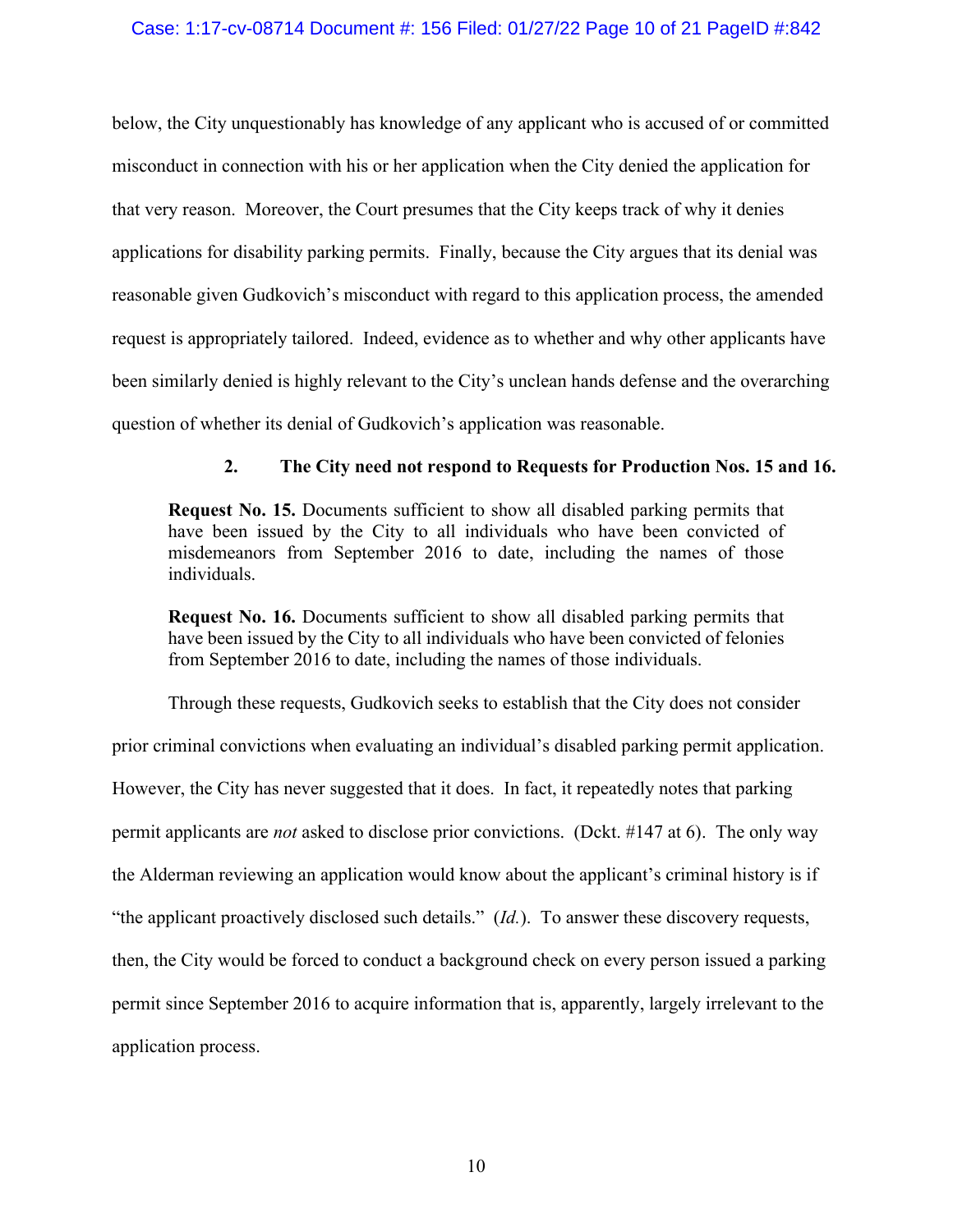### Case: 1:17-cv-08714 Document #: 156 Filed: 01/27/22 Page 11 of 21 PageID #:843

Although relevance is construed broadly, discovery must be proportional to the needs of the case "considering the importance of the issues at stake in the action, the amount in controversy, the parties' relative access to relevant information, the parties' resources, the importance of the discovery in resolving the issues, and whether the burden or expense of the proposed discovery outweighs its likely benefit." Fed.R.Civ.P. 26(b)(1). "Proportionality, like other concepts, requires a common sense and experiential assessment." *Generation Brands, LLC v. Decor Selections, LLC*, No. 19 C 6185, 2020 WL 6118558, at \*4 (N.D.Ill. Oct. 16, 2020). Requiring the City to identify each permit recipient who has *ever* been convicted of a crime is clearly not proportional to the needs of the case where the City's unclean hands defense rests on the narrow proposition that it is reasonable to deny the application of an individual who has engaged in misconduct in connection with their application. Consequently, these requests are neither relevant to the parties' claims or defenses nor are they proportional to the needs of the case. Accordingly, the City need not respond to them.<sup>4</sup>

### **3. The City need not respond to Requests for Production Nos. 17 and 18.**

**Request No. 17.** Documents sufficient to identify all disabled parking permits that have been issued by the City to all individuals who have been accused of a crime from September 2016 to date, including the names of those individuals.

**Request No. 18.** Documents sufficient to identify all disabled parking permits that have been denied based on the applicant being accused of a crime, including the names of those individuals.

<sup>&</sup>lt;sup>4</sup> Even so, the Court notes that the City has not definitively stated that an applicant's criminal history is entirely irrelevant to the evaluation of disabled parking permit applications, or that it would be inappropriate for a City official to consider prior convictions when evaluating an application. Gudkovich argues that if this is the City's position, it should be required to disclose it. (Dckt. #148 at 4). While Gudkovich's request for a list of individuals who were granted permits despite their criminal convictions is clearly overbroad as it relates to the City's unclean hands defense, the criteria used by the City to evaluate permit applications is certainly relevant to whether the denial of Gudkovich's application was reasonable – which is the central inquiry in this case. Asking the City to state whether it considers criminal convictions to be a relevant consideration in the process of determining whether a disabled parking permit application should be approved or denied is an appropriate line of inquiry during oral discovery.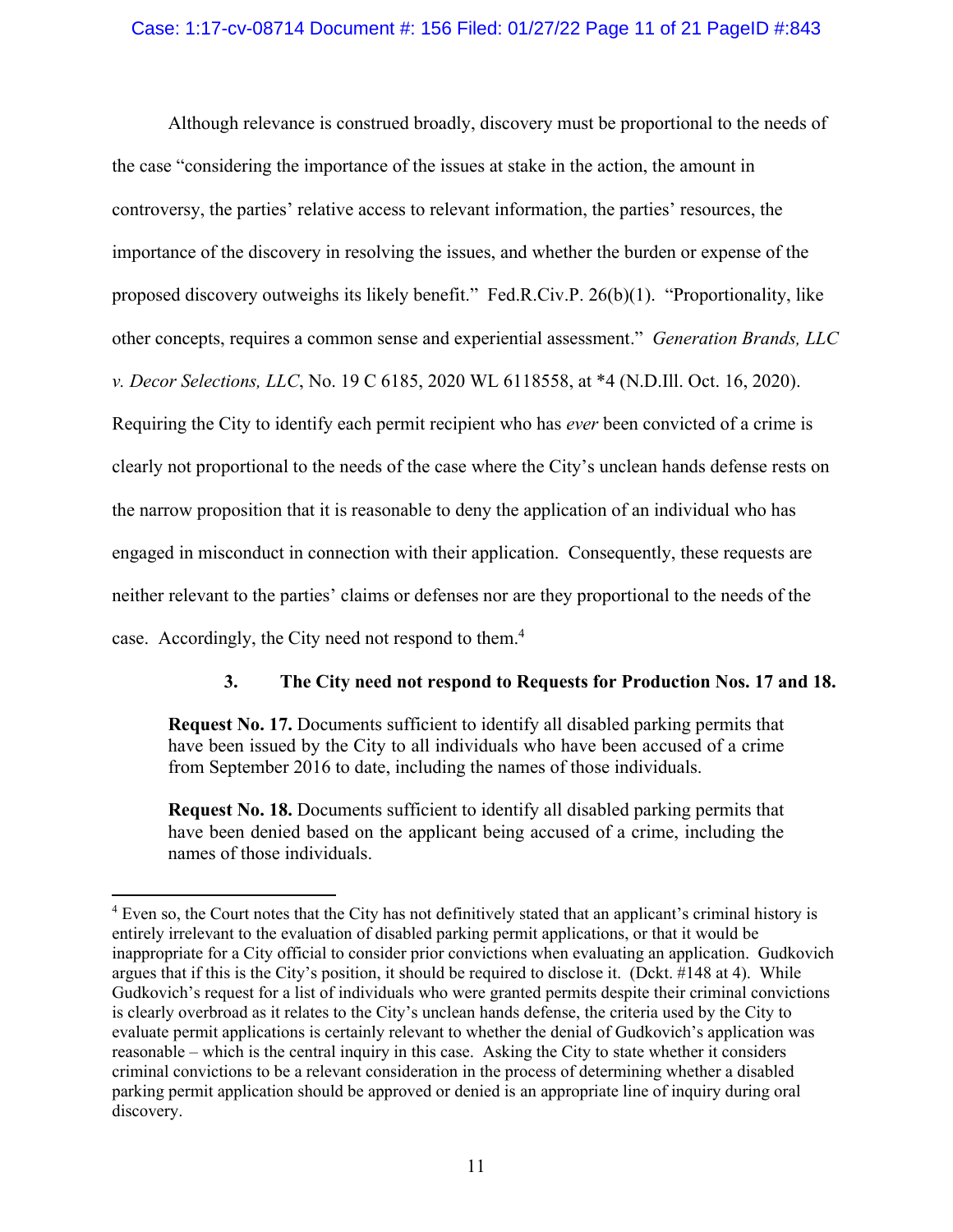#### Case: 1:17-cv-08714 Document #: 156 Filed: 01/27/22 Page 12 of 21 PageID #:844

As above, these requests are overbroad given that they seek information related to the criminal activity of applicants generally, rather than the actual or alleged criminal activity of applicants related to their applications. They are also impermissibly vague as they request information about individuals who have been "accused of a crime," without clarifying what constitutes an accusation. Finally, the requests are not proportional to the needs of the case. The burden of the proposed discovery on the City (namely, collecting information that it does not otherwise solicit about thousands of applicants spanning at least a five-year period) significantly outweighs its potential benefit to the plaintiff (confirmation that the City does not typically, if ever, consider criminal accusations when evaluating disabled parking permit applications).

#### **4. The City need not respond to Request for Production No. 19.**

**Request No. 19.** Documents sufficient to identify all disabled parking permits that have been denied based on an applicant being accused of bribery or convicted of bribery, including the names of those individuals.

As it did in response to Request No. 14, the City argues that this request is impermissibly vague because "denied by the City" could encompass a myriad of applications. Furthermore, the City argues that Request No. 19 is irrelevant to its unclean hands defense because it seeks information about applicants "who have been accused of committing an unrelated bribe, at an unrelated time," rather than applicants who have attempted to commit a bribe in connection with their applications. (Dckt. #147 at 7). The Court agrees and it finds that Request No. 19 is overbroad and seeks information that is not relevant to the City's unclean hands defense. Accordingly, the City need not respond to Request No. 19.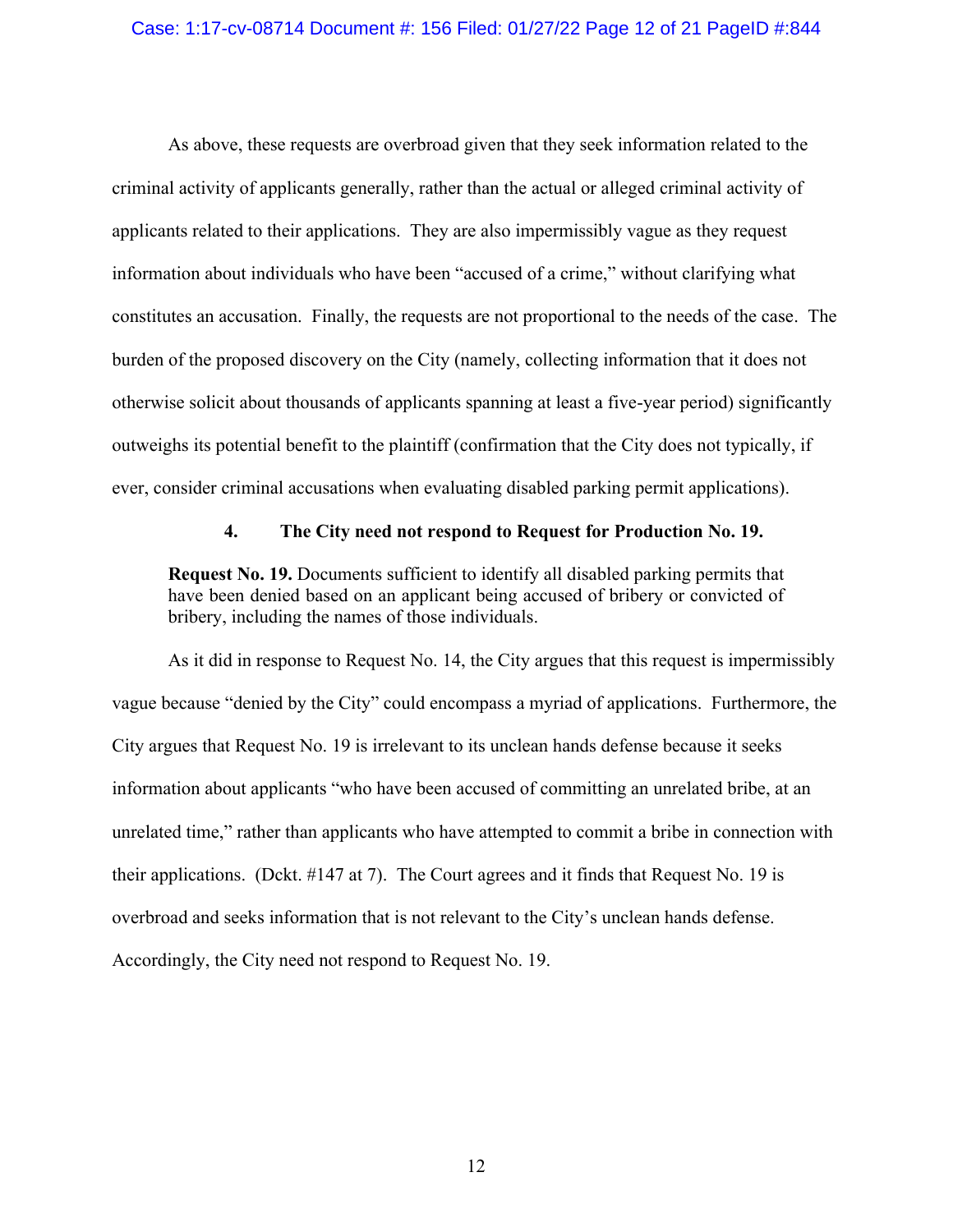### **5. The City need not respond to Request for Production No. 20.**

**Request No. 20.** Documents sufficient to identify all disabled parking permits (whether disabled or otherwise) given by the City to any City alderman or aldermanic staff from September 2016 to date, including the names of those individuals.

It appears this request is targeted at uncovering instances where aldermen or their staff have been accused of misconduct and then granted a government parking pass despite that misconduct. Gudkovich argues that information about such parking permits "would be relevant and probative to establishing both the impropriety of the action against Plaintiff and magnify a double standard that undermines the Defendant's arguments." (Dckt. #148 4-5). The Court disagrees. Not only is this request not sufficiently tailored to instances where disabled parking permits have been granted despite misconduct related to the permit application, but it fails to focus on disabled parking permits at all. Gudkovich suggests that "parking placards/permits provided due to their governmental positions" are "equivalent to a disabled parking permit." (*Id.*  at n.4.). While they may be used in a similar way, the process of selecting who receives such a permit – the only process relevant to this case – is significantly different. Whether an alderman or a member of his or her staff has received a government parking pass far exceeds the scope of the City's defense and is not otherwise relevant to the claims in this case.

# **6. The City need not respond to Request for Production No. 21.**

**Request No. 21.** All documents sufficient to identify all parking permits (whether disabled or otherwise) given by the City to anyone working for the office of the City Mayor or various City departments from September 2016 to date including the names of those individuals.

The City of Chicago employs approximately 36,000 people.<sup>5</sup> The Court cannot imagine how information regarding each of their parking permits – the compilation and review of which

<sup>5</sup> *Payroll Administration for City Employees*, City of Chicago,

chicago.gov/city/depts/fin/prvdrs/Payroll.html (last visited Jan. 26, 2021).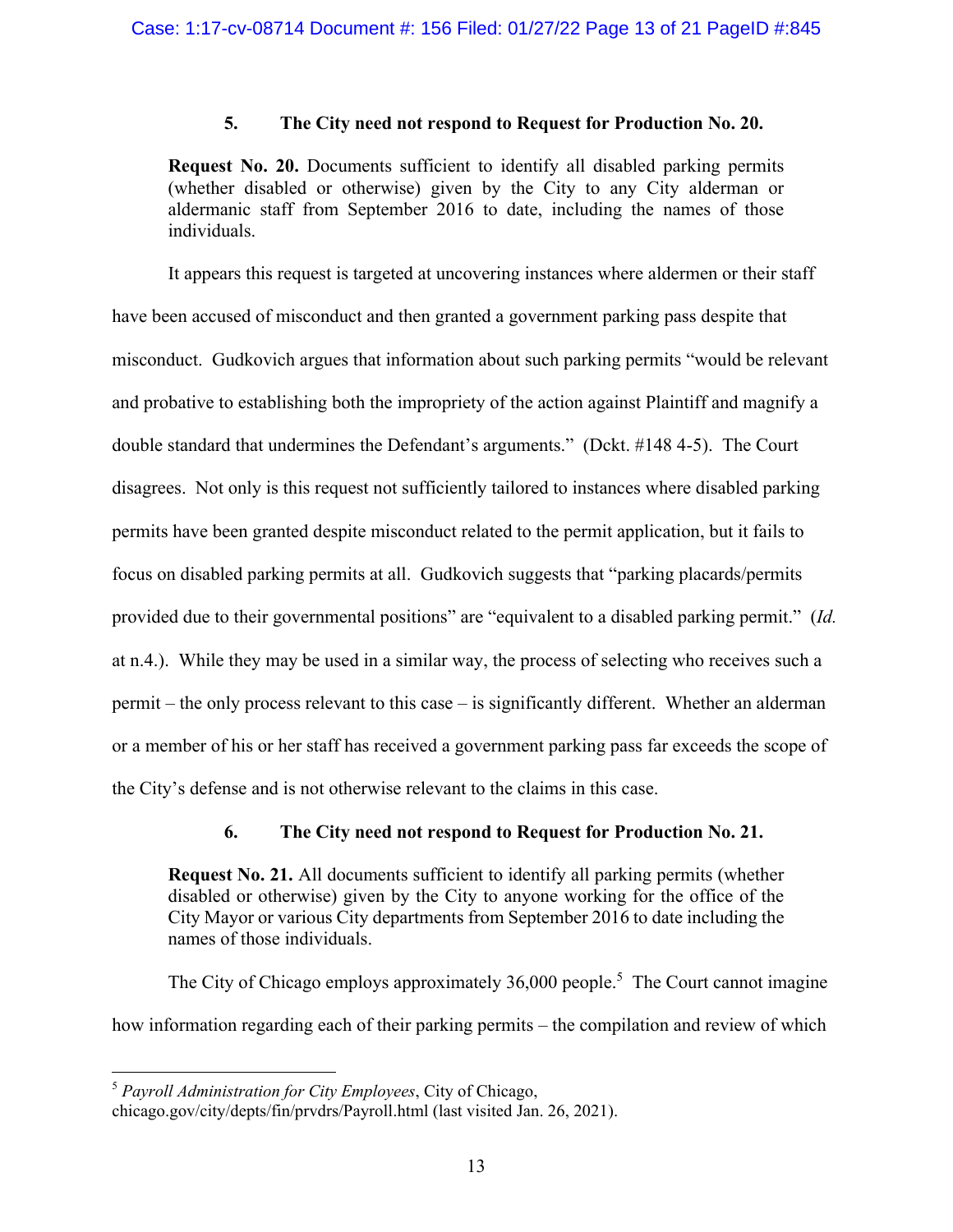would no doubt require countless hours – would be helpful to resolving the issues in this case.

Gudkovich's briefs provide no clarity on the matter. This request is even more far-reaching than

Request No. 20, and Gudkovich's motion to compel a response is denied for the same reasons.

# **7. The City must amend its response to Interrogatory No. 2, but need not answer Interrogatory No. 3.**

**Interrogatory No. 2.** Identify City of Chicago residents who have been denied a disabled parking permit by the City based upon either their conviction of a crime or being accused of a crime. In so doing, identify with specificity any individual who has had a disabled parking permit denied based upon an allegation of bribery or a conviction of bribery.

**Interrogatory No. 3.** Identify all City of Chicago residents who have been granted a disabled parking permit since September 2016, who had either been convicted of a crime, or accused of a crime.

Interrogatory No. 2 seeks essentially the same information as Document Production

Requests 18 and 19. Interrogatory No. 3 seeks the same information as Document Production

Requests 15, 16, and 17. Each interrogatory posed to a party "must, to the extent it is not

objected to, be answered separately and fully in writing under oath." Fed.R.Civ.P. 33(b)(3). To

this end, it is well-settled that a responding party "must provide true, explicit, responsive,

complete, and candid answers to interrogatories." *Hansel v. Shell Oil Corp.*, 169 F.R.D. 303,

305 (E.D.Pa. 1996); *Brock v. Hooker Chem. & Plastics Corp.*, No. 83 C 8383, 1985 WL 2120, at

\*1 (N.D.Ill. July 24, 1985) (same). A party objecting to an interrogatory bears the burden "to

show why the interrogatory is improper." *United States v. 58.16 Acres of Land*, 66 F.R.D. 570,

572 (E.D.Ill. 1975).

Based on the same reasoning outlined several times above, the Court will not reiterate why these requests are significantly overbroad and disproportionate to the needs of the case. The City need not respond to Interrogatory No. 3 and the Court narrows Interrogatory No. 2 as follows. By February 23, 2022, the City must disclose all applicants who have been denied a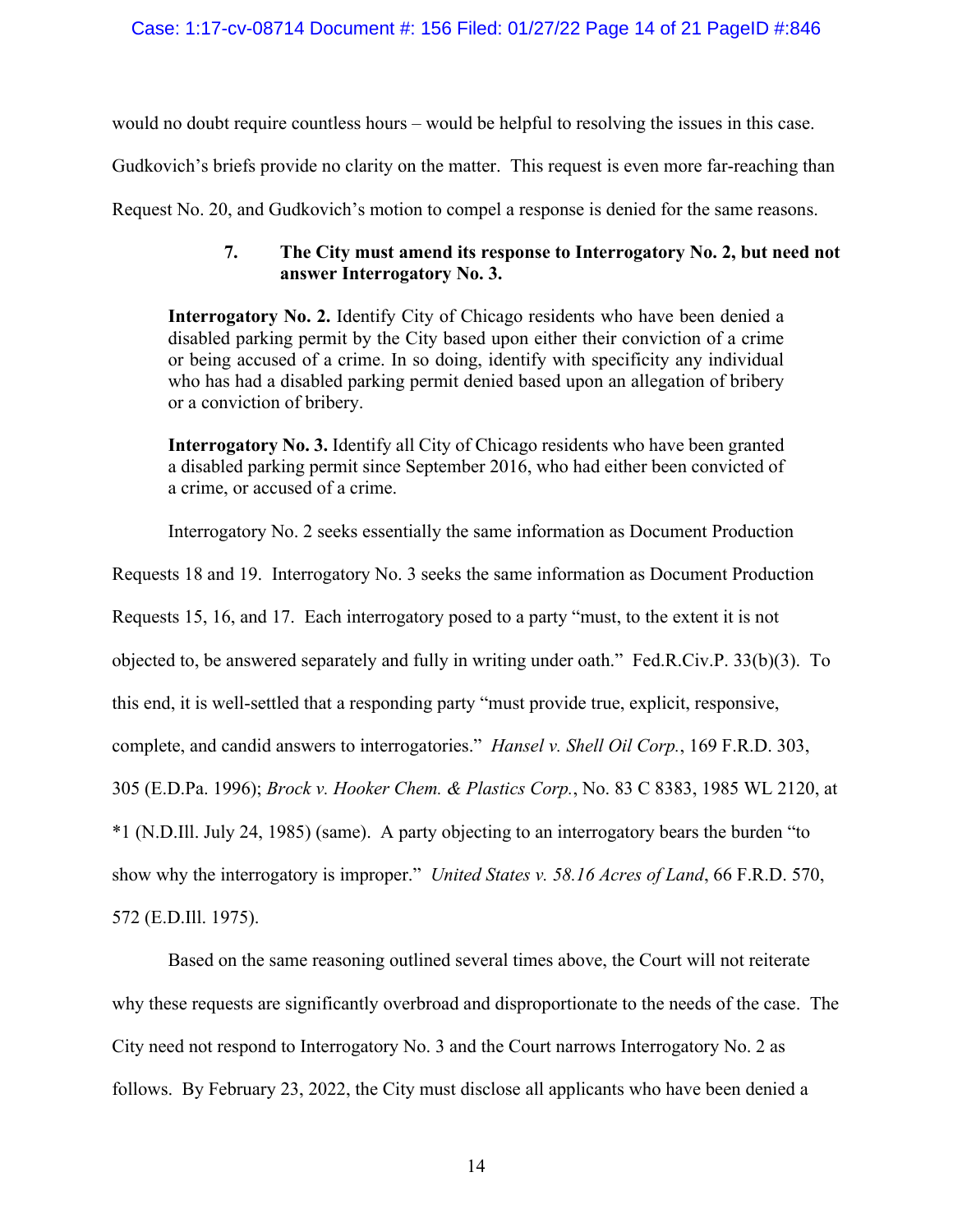#### Case: 1:17-cv-08714 Document #: 156 Filed: 01/27/22 Page 15 of 21 PageID #:847

disabled parking permit due to misconduct or alleged misconduct in connection with their disabled parking permit application since September 2016. The Court does not find that answering this interrogatory as narrowed will be unduly burdensome for the reasons stated above in regard to Document Production Request No. 14. *See* Section III(C)(1), *supra*.

### **C. The deliberative process privilege does not bar the production of the DOF's emails that relate to Gudkovich's 2018 disabled parking permit application.**

The final documents at issue are referenced in the City's privilege log. Specifically, Gudkovich seeks to compel the production of sixteen emails authored by Tina Consola and Anthony Gambino between December 11 and December 19, 2018. Both Mr. Gambino and Ms. Consola were DOF employees at that time. The DOF recommended Gudkovich's permit application for approval on December 19. The City's privilege log describes these emails as "[p]re-decisional email[s] deliberating and analyzing Plaintiff's 2018 disabled parking permit application." (Dckt. #144 at 41-42). Based on this description, it asserts that these emails are protected by the deliberative process privilege.

The federal common law deliberative process privilege protects communications that are part of the decision-making process of a governmental agency. *United States v. Farley*, 11 F.3d 1385, 1389 (7th Cir. 1993). The purpose of the privilege is to encourage candid discussion among government agents, as frank discussion of legal and policy matters is essential to a government agency's decision-making process. *Id.* The privilege applies only to documents that are both "pre-decisional" and "deliberative." *Id.* "Deliberative" documents are those that "reflect the give-and-take of the consultative process." *Nat'l Immigrant Justice Ctr. v. United States Dep't of Justice*, 953 F.3d 503, 508 (7th Cir 2020). The privilege does not apply to purely factual information unless it is "inextricably intertwined" with such deliberations. *Enviro Tech Int'l, Inc. v. U.S. E.P.A.*, 371 F.3d 370, 374-75 (7th Cir. 2004).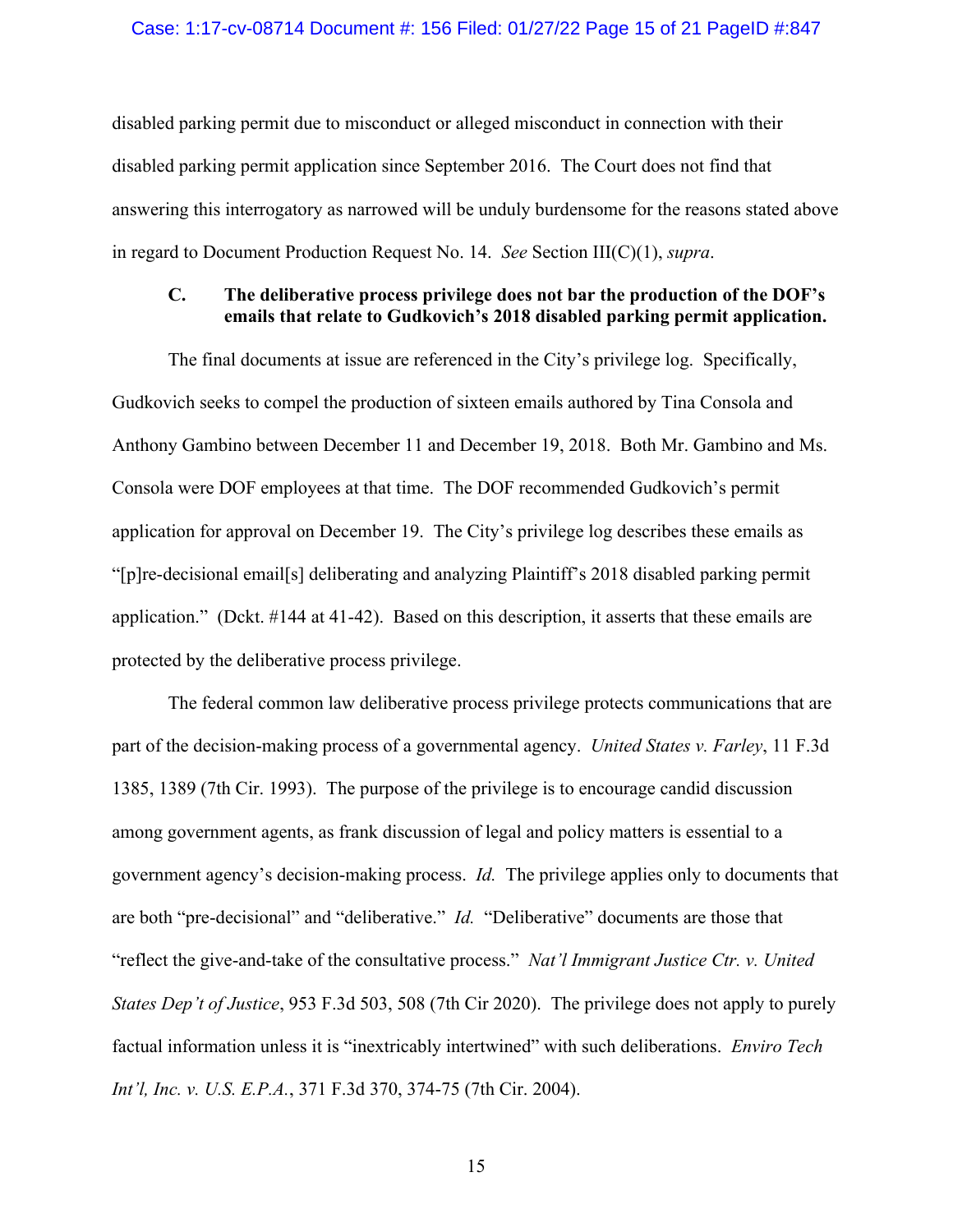When evaluating assertions of the deliberative process privilege, courts apply a two-part test. *Ferrell v. U.S. Dep't of Hous. & Urban Dev.*, 177 F.R.D. 425, 428 (N.D.Ill. 1998). First, the Court asks whether the privilege applies to the documents at issue. *Edgar*, 964 F.Supp. at 1209. If this showing is made by the party asserting the privilege, the privilege may still be overcome if the moving party demonstrates a "particularized need" for the withheld documents that outweighs the reasons for confidentiality. *Id.* at 429. The Court finds that the privilege does not protect the emails at issue here for two reasons.

### **1. The deliberative process privilege does not apply where the government's decision-making process is central to the case.**

A number of district courts within the Seventh Circuit have concluded that the deliberative process privilege does not apply in cases, like this one, where the government's decision-making process is central to the case. *See, e.g., Anderson United States v. Lake Cnty. Bd. of Comm'rs*, 233 F.R.D. 523, 527-28 (N.D.Ind. 2005) (holding that the privilege "does not apply in civil rights cases in which the defendant's intent to discriminate is at issue"); *Glenwood Halsted LLC v. Vill. of Glenwood*, No. 11 C 6772, 2013 WL 140794, at \*3 (N.D.Ill. Jan. 11, 2013) ("[B]ecause Defendants' intent and misconduct are directly at issue, the deliberative process privilege does not apply."); *Lewis v. Phillips*, No. 10 C 3163, 2012 WL 5499448, at \*2 (C.D.Ill. Nov. 13, 2012) (same). The D.C. Circuit has endorsed this approach. *See, In re Subpoena Duces Tecum Served on the Office of Comptroller of Currency*, 145 F.3d 1422 (D.C.Cir. 1998) *modified on reh'g*, 156 F.3d 1279, 1280 (D.C. Cir. 1998) ("[T]he deliberative process privilege is unavailable . . . [in] circumstances in which the cause of action is directed at the agency's subjective motivation."). The Seventh Circuit has not weighed in one way or the other on this issue.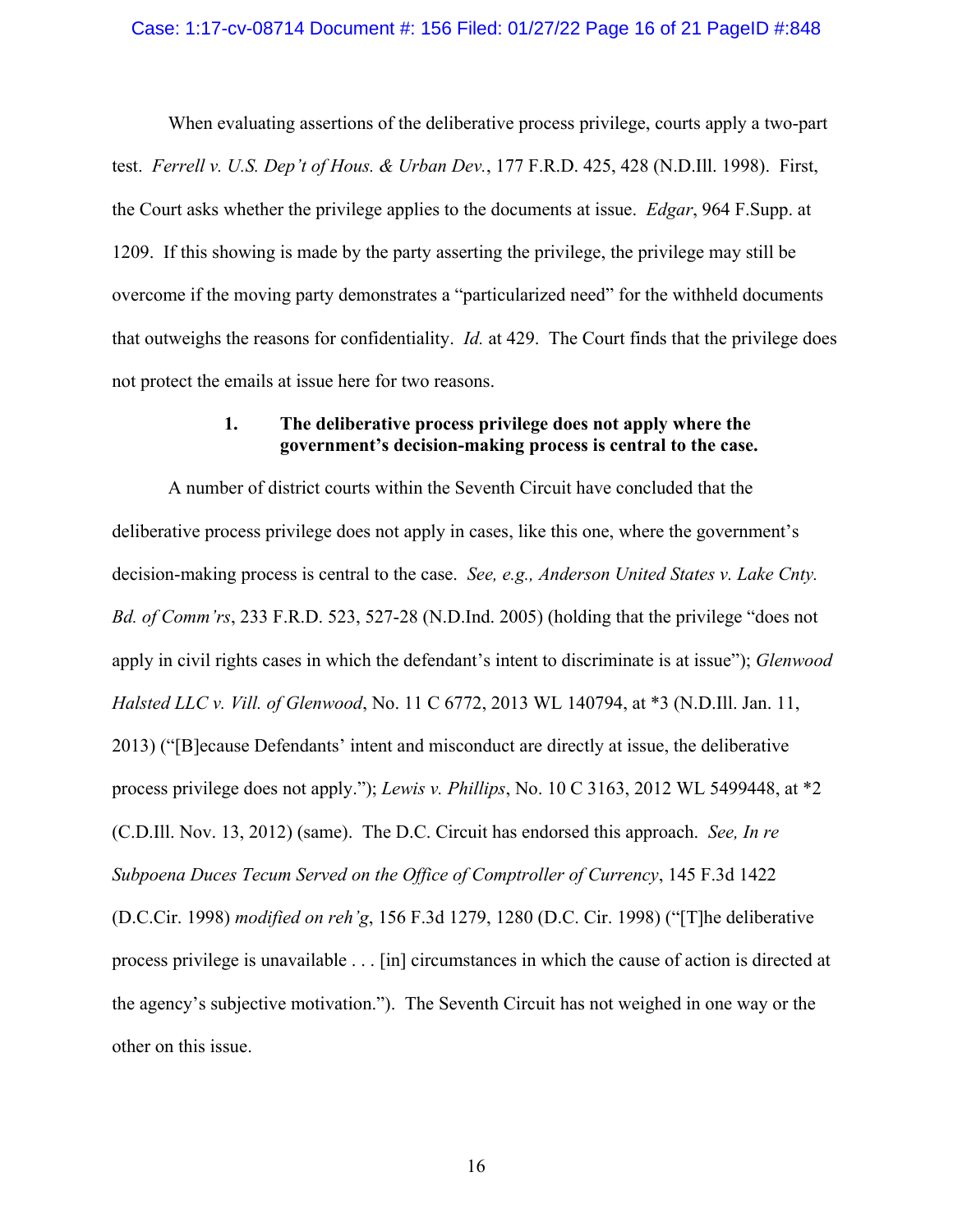#### Case: 1:17-cv-08714 Document #: 156 Filed: 01/27/22 Page 17 of 21 PageID #:849

This Court finds persuasive the authority which holds that the deliberative process privilege was created to protect deliberations of a political nature, rather than the application of straightforward and established criteria to routine matters. *Soto v. City of Concord*, 162 F.R.D. 603, 612 (N.D.Cal. 1995) ("The deliberative process privilege should be invoked only in the context of communications designed to directly contribute to the formulation of important public policy."). The Court further agrees that the privilege more logically applies to cases where the governmental decision-making process was collateral to the suit. *See In re Subpoena*, 145 F.3d at 1424 ("If Congress creates a cause of action that deliberatively exposes government decisionmaking to the light, the privilege's raison d'être evaporates."). Consequently, the Court finds that the deliberative process privilege does not apply here given that the government's decisionmaking process is central to the resolution of this case.

### **2. Even if the deliberative process privilege applies to this category of cases, it does not apply here given the record in this case.**

In the absence of clear guidance by the Seventh Circuit on this issue, several courts in this District have declined to adopt such a categorical approach and have instead applied the established two-step formula on a case-by-case – and document-by-document – basis. *See, e.g., Illinois Coalition for Immigrant and Refugee Rights, Inc. v. Wolf*, 19 C 6334, 19 C 6334, 2020 WL 7353408, at \*2 (N.D.Ill. Dec. 15, 2020) (declining to follow categorical approach); *Illinois League of Advocates for the Developmentally Disabled v. Quinn*, No. 13 C 1300, 2013 WL 4734007, at \*3 (N.D.Ill. Sept. 3, 2013) ("In the absence of clear precedent, we are reluctant to preclude reliance on the privilege – generally a case-specific proposition – as a matter of law."). For the sake of completeness, the Court will do the same here.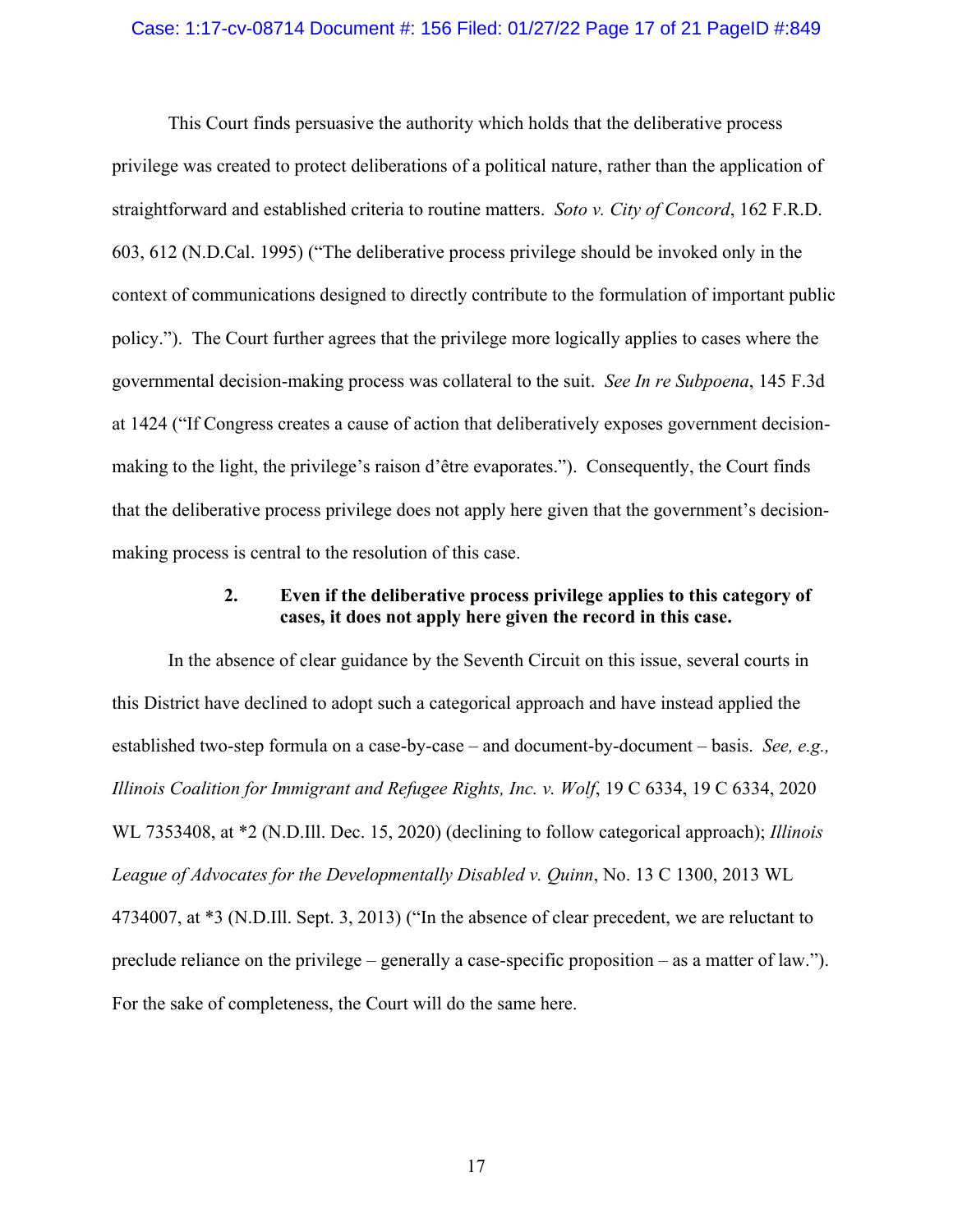## **a. The City failed to make a** *prima facie* **showing that the deliberative process privilege applies to these emails.**

In order for the asserting party to make a *prima facie* showing that the deliberative

process privilege applies, three things must occur:

(1) the department head with control over the matter must make a formal claim of privilege, after personal consideration of the problem; (2) the responsible official must demonstrate, typically by affidavit, precise and certain reasons for preserving the confidentiality of the documents in question; and (3) the official must specifically identify and describe the documents.

*Ferrell*, 177 F.R.D. at 428. Here, the City failed to submit an affidavit or declaration by a department head with control over this matter. As a result, no formal claim of privilege has been made by an appropriate official and no "precise and certain" reasons have been given for preserving the confidentiality of these emails by someone with personal knowledge of those reasons. Accordingly, the City has failed to satisfy the threshold requirements to make the *prima facie* showing that the deliberative process privilege applies. *See, e.g., Evans v. City of Chicago*, 231 F.R.D. 302, 317 (N.D.Ill. 2005).

## **b. Gudkovich has demonstrated a particularized need for the emails.**

Even assuming the City had made the requisite *prima facie* showing with respect to the withheld emails, Gudkovich has met his burden of demonstrating a particularized need for them. In assessing the "particularized need" prong of the deliberative process privilege analysis, the Court balances the moving party's need for disclosure against the government's need for secrecy, considering such factors as:

(1) the relevance of the documents to the litigation; (2) the availability of other evidence that would serve the same purpose as the documents sought; (3) the government's role in the litigation; (4) the seriousness of the litigation and the issues involved in it; and (5) the degree to which disclosure of the documents sought would tend to chill future deliberations within government agencies, that is, would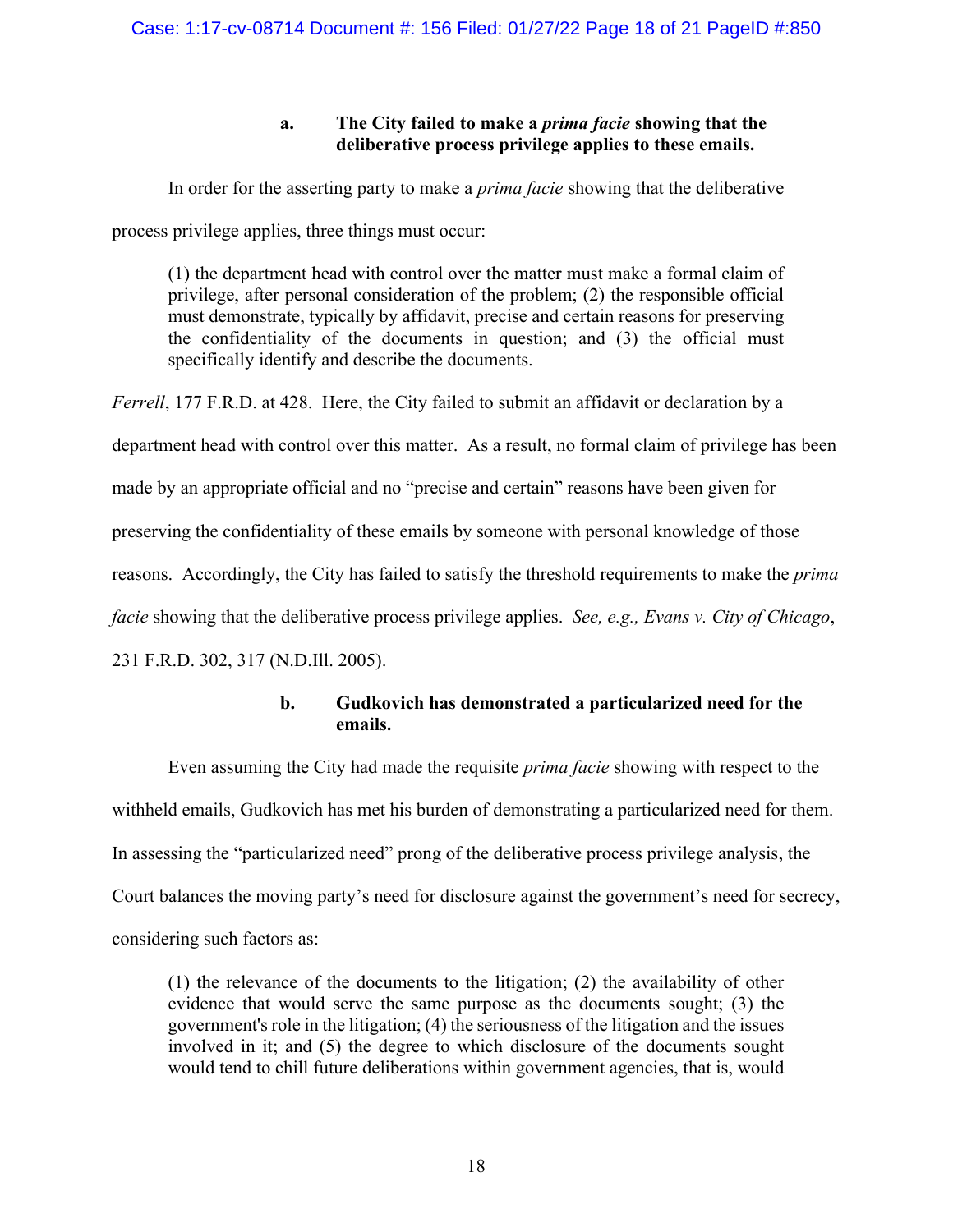### Case: 1:17-cv-08714 Document #: 156 Filed: 01/27/22 Page 19 of 21 PageID #:851

hinder frank and independent discussion about governmental policies and decisions.

*Edgar*, 964 F.Supp. at 1209.

The emails concerning Gudkovich's 2018 application are highly relevant to the litigation. Even when courts decline to categorically bar the application of the privilege in cases where the government's decision-making process is a central issue, "the government's intent, where directly contested, is without question a critical factor to consider when analyzing a litigant's need for withheld documents." *Quinn*, 2013 WL 4734007, at \*3 (citing cases). The case cited by Gudkovich is a persuasive example. In *Bahena v. City of Chicago*, 17 C 8532, 2018 WL 2905747, at \*1 (N.D.Ill. June 11, 2018), the plaintiff accused the government of malicious prosecution and wrongful imprisonment. The court found that a U.S. attorney's memorandum discussing problems with the evidence and "why the prosecutors ultimately decided that the evidence did not support the charges" was clearly significant. Just as the AUSA's memorandum on why Bahena should not be charged was relevant to Bahena's argument that he was unreasonably charged, these DOF employees' discussions about why Gudkovich's application should be approved are relevant to Gudkovich's argument that his application was unreasonably denied. 6

Furthermore, there is apparently no other evidence that would serve a similar purpose as the emails. The City argues that the "hard copy files" on Gudkovich's applications created by the DOF and the Alderman's office, which it has already produced, constitute adequate evidence. However, these official files are unlikely to illuminate the decision-making process in a similar

<sup>&</sup>lt;sup>6</sup> The City's argument that these emails are irrelevant because they concern the approval of Gudkovich's 2018 application, rather than the DOF's denial of his 2015 application "or the Alderman's 2018 refusal to introduce an ordinance on Plaintiff's behalf," (Dckt. #147 at 12), is unpersuasive where both applications were filed by the same person, in the same departments, seeking the same accommodation, for the same reasons. Both applications were also reviewed after Gudkovich's alleged bribery.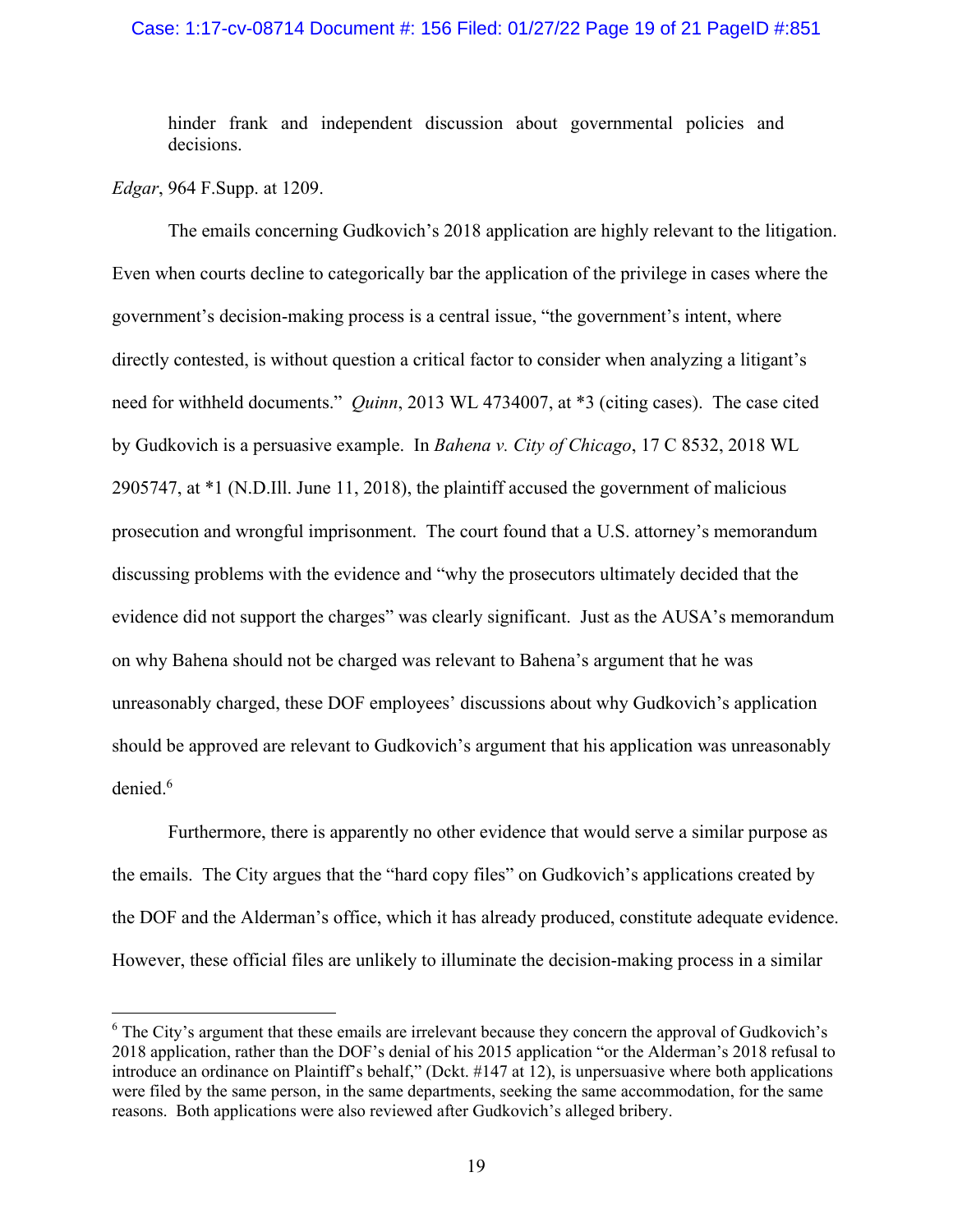#### Case: 1:17-cv-08714 Document #: 156 Filed: 01/27/22 Page 20 of 21 PageID #:852

way. *See Quinn*, 2013 WL 4734007, at \*7 ("Even if Defendants provided some information from this category, nothing is as likely to reveal their underlying intent as their own internal discussions on this most critical topic.") As to the third factor, the government's role as the defendant further weighs in favor of disclosure. *Cf. Evans*, 231 F.R.D. at 317 (noting that the government's role as a non-party weighs against a finding of need). Fourth, the denial of public services to someone with a disability is certainly a serious matter. *Quinn*, 2013 WL 4734007 at \*7 (noting that the citizens of Illinois have an interest in litigation that touches on "how the government allocates its public resources for the disabled, and whether our most vulnerable citizens are receiving appropriate care").

The final factor is the only one weighing against disclosure, as waiving privilege over emails written by government employees may cause employees to pause before engaging in similar discussions in the future. However, courts have repeatedly expressed an expectation that government employees will continue to conduct their duties and engage in thorough and honest deliberations despite such orders to compel. *Bahena*, 2018 WL 2905747, at \*4; *Quinn*, 2013 WL 4734007 at \*7. Thus, this factor is outweighed by the other four factors favoring disclosure. Accordingly, the Court finds that Gudkovich has met his burden to show particularized need for the December 2018 emails and this need outweighs the City's interest in keeping the emails confidential. The City must disclose the emails to Gudkovich by February 2, 2022.

#### **CONCLUSION**

For the foregoing reasons, plaintiff's motion to compel is granted in part and denied in part. By February 2, 2022, defendant is ordered to produce the disputed DOF emails listed on its privilege log. By February 9, 2022, defendant must produce documents in response to Production Request Nos. 5 and 24, as limited by the Court. By February 23, 2022, defendant